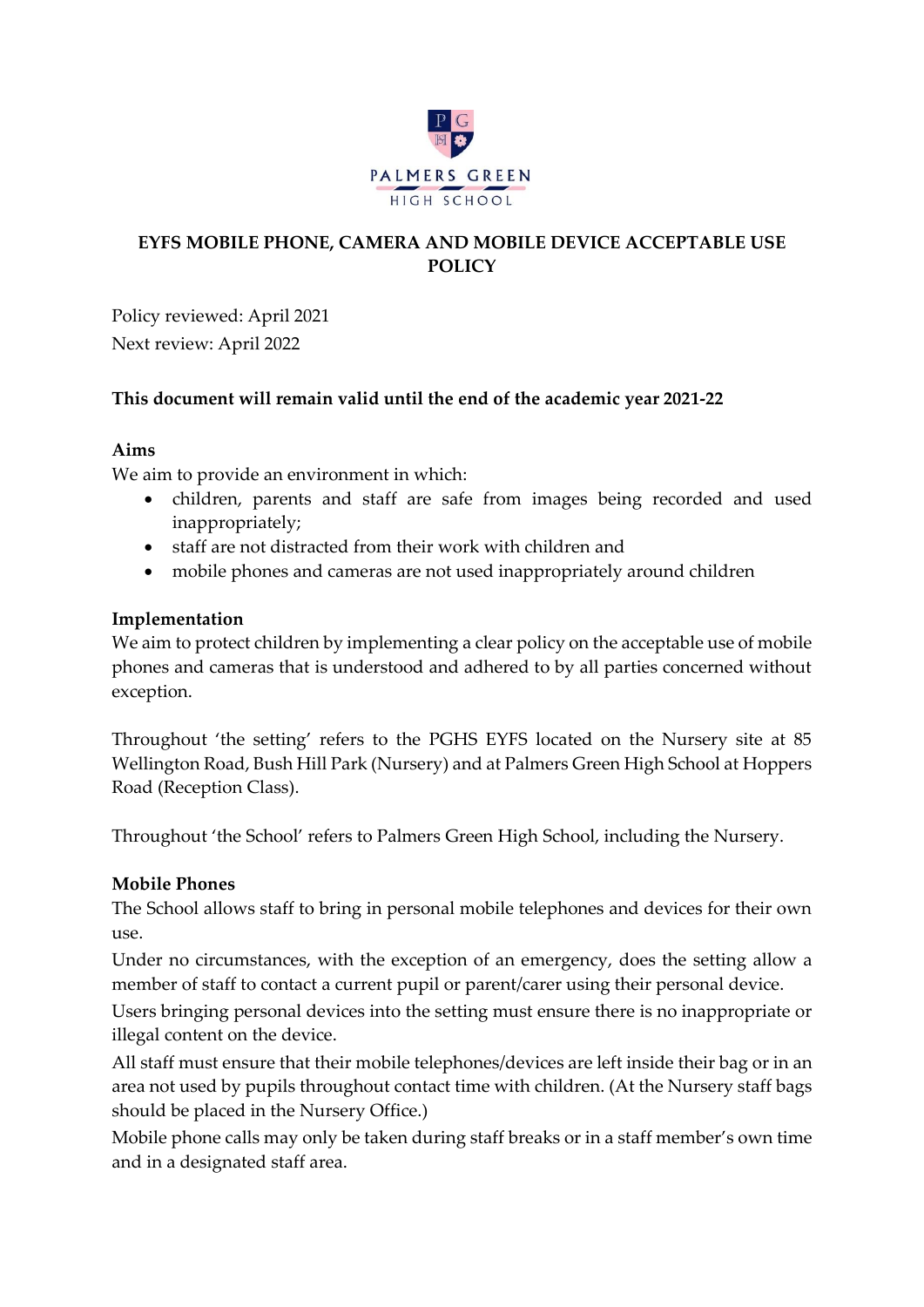If staff have a personal emergency they are free to use the setting's phone or make a personal call from their mobile in a designated staff area of the setting, e.g. a staff room or staff office.

Staff will need to ensure that the School, and where applicable the Head of Nursery, have their up to date contact information and that staff make their families, children's schools etc. aware of emergency work telephone numbers. This is the responsibility of the individual staff member.

During School trips, nominated staff will have access to the setting's nominated mobile phone, which is to be used for all trip related communication and emergency purposes only.

It is the responsibility of all members of staff to be vigilant and report any concerns to the Head of Nursery, Deputy Head or Headmistress.

Concerns will be taken seriously, logged and investigated appropriately. (Please refer to the PGHS Child Protection and Safeguarding Policy with regard to allegations against a member of staff.)

The School (via the Head of Nursery, IT Systems Manager, Deputy Head, Headmistress or other designated employee) reserves the right to check the image contents of a staff member's mobile phone should there be any cause for concern over the appropriate use of it.

## **Parents and Mobile Devices**

If Parents or carers visit the Reception Class or Nursery for an event; for example, Sports Day) or a book look, they will be politely asked to only take photographs of their own child or their own child's work, such as pictures on a display board. In addition, parents may be asked to only take photographs at a particular point of the proceedings; for example, a photograph of their child at the end of an assembly. Parents will be asked to be mindful if placing photographs on Social Media, in case they inadvertently contain an image of someone else's child.

#### **Cameras and Mobile Devices**

Photographs or videos may be taken for the purpose of recording a child or group of children participating in activities or celebrating their achievements. (This is an effective form of recording a child's progression in the Early Years Foundation Stage.) However, it is essential that photographs or videos are taken on School equipment, including the memory card, provided by the School and stored appropriately to safeguard the children in our care.

Only the designated Nursery/School cameras, mobile devices and memory cards may be used to take any photograph or videos within the setting or on School trips.

Images taken on these cameras or mobile devices must be deemed suitable without putting the child/children in any compromising positions that could cause embarrassment or distress. Images can only be used with the consent of parents.

All staff are responsible for the location of the cameras or mobile devices, which should be stored securely when not in use e.g. in the Nursery Office at the Nursery or in a highlevel cupboard in the Reception Class.